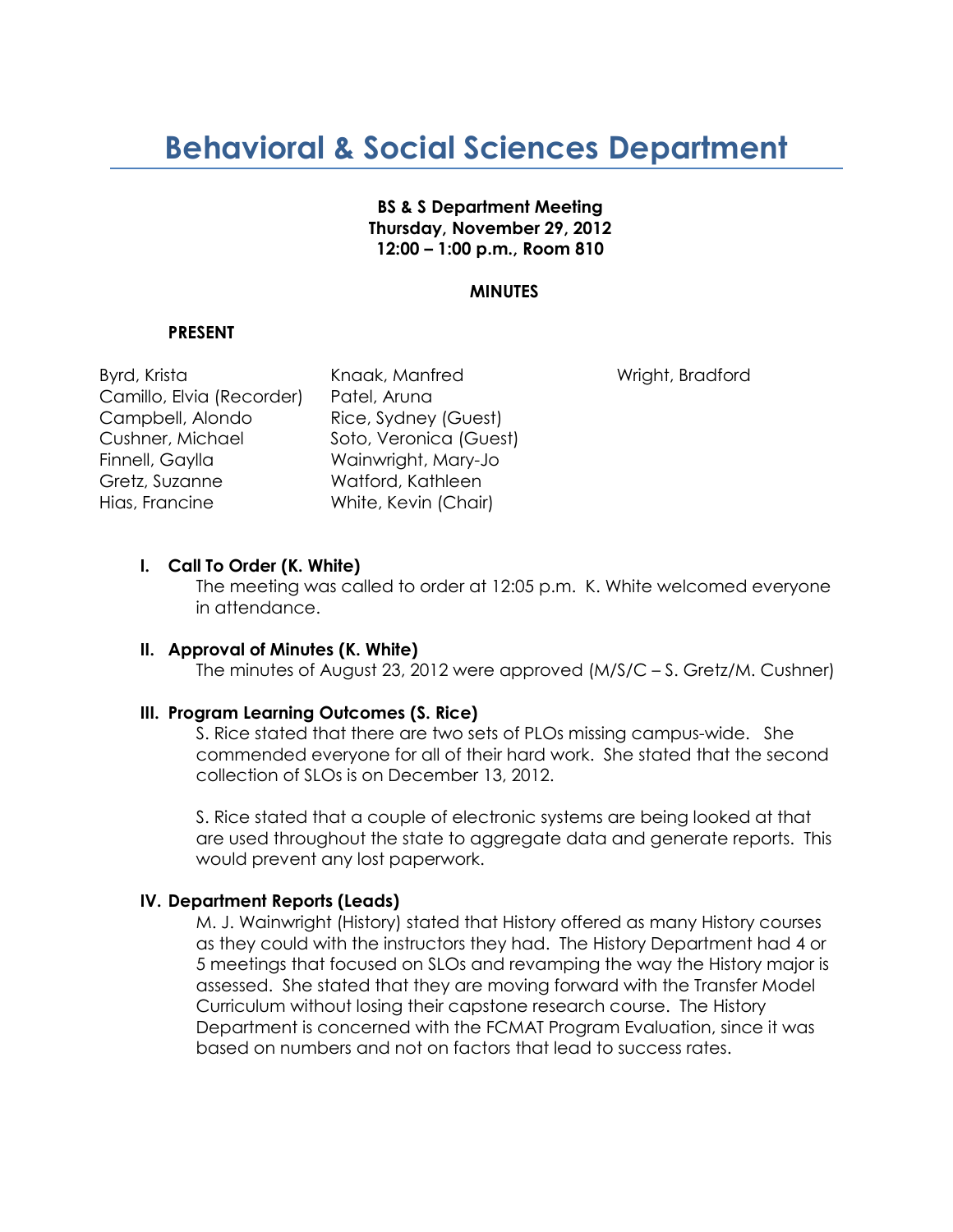Aruna Patel (A.D.S.) stated that the position as Alcohol and Drug Studies Coordinator has been a challenge; however, she is doing what is required of her. She shared her goals and stated that she would like for ADS students who finish the program to obtain a job after. She's met with Director Mike Horne of Behavioral Health and asked him to be on the board of the ADS committee. There are about seven members on the committee including, doctors, social workers, and probation officers from the community. The first meeting will be held the beginning of the semester Spring 2013. She would also like to get Alcoholics Anonymous classes set-up on campus, since students don't have that type of support.

K. Byrd (Psychology) stated that at the beginning of Fall 2012 semester, R. Staton organized the SLOs for the Psychology Department. She stated that the Transfer Model Curricula (TMC) was not written because SDSU did not want to participate. She stated that the Psychology TMC is completed and looks similar to the Psychology major. She announced that the Psychology Stats course will be offered in Fall 2013.

Manfred Knaak (Anthropology) stated that it has been a good semester. Since his office is now located in 2735, he'd like to have more display area and is working with Maintenance to remove the doors of the existing display cases for Anthropology pieces.

Alondo Campbell (Sociology) stated that he is in the process of researching AA degree applicable Sociology transfer courses and he should be completing the task by the end of the day.

Gaylla Finnell (Political Science) stated that she submitted a report to summarize what's taken place in the Political Science area. She stated that the Department has limited faculty and it is difficult to recruit part time faculty. With the current faculty, the focus in the course scheduling process is on basic courses such as, Political Science 100 and 102. Political Science 104 and 106 will be put off until additional faculty is added.

#### **V. Division Keeping (K. White)**

- Final Grades Due on December 13, 2012, 5 p.m. If grades are not  $\bullet$ submitted by then, instructors may be subject to Level I disciplinary action.
- Pay Stubs Policy Human Resources has changed their policy to cut down on costs. The BSS department is distributing stubs and placing stubs of those individuals that are not able to pick them up during normal business hours in their mailboxes. Discussion ensued regarding personal information on stubs and them being distributed to mailboxes, as students have access to the mailroom.
- Instructional Supply Orders K. White asked for \$30,000 of Instructional Supplies monies and was granted that amount for the Department. Of that, we've spent \$2,800, and most has been on videos. He asked instructors to submit a list of videos to Elvia prior to winter break, or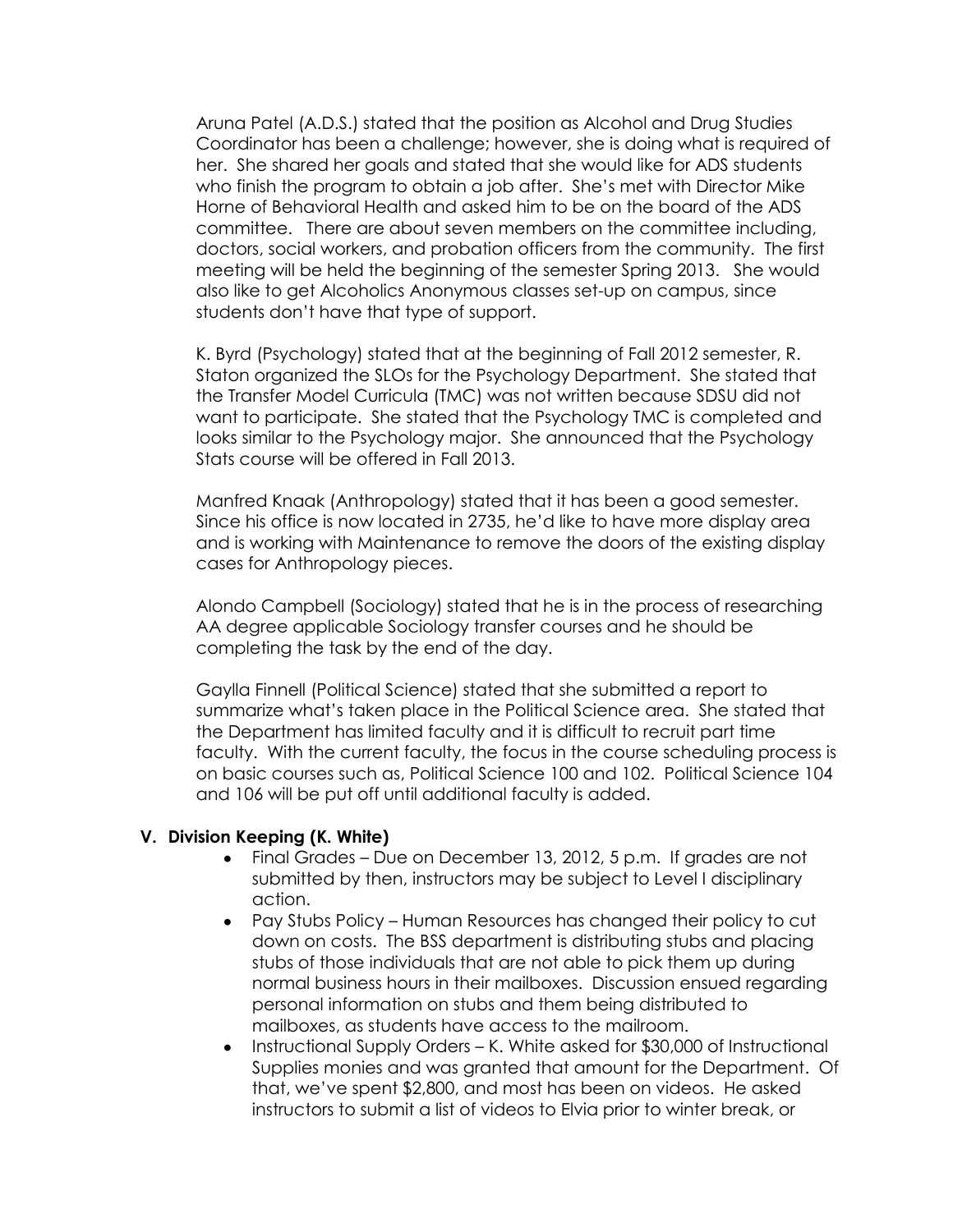anything that they may think of that would fall under Instructional supplies.

- Course Outlines of Records (COR) and SLO/PLO If a course is a three  $\bullet$ unit course it should contain three SLOs. The SLO information on the syllabi should be the same information as those listed on the COR.
- $\bullet$ Enrollment Management – Thanked the Department Leads along with Elvia for their efficiency with the spring 2013 schedule input.
- Absences and Timely Reporting Reminded everyone to get their absence reports submitted immediately upon their return and if there are any extended absences, instructors should try to get a substitute. He stated that Instructors should always be sure that the hours for their classes are being met.

## **VI. Blackboard (K. White)**

K. White asked instructors how Blackboard was working out for them. He stated that he has learned a great deal and offered his assistance to those who may need it. He announced that there would be training on Blackboard on November 30, 2012 for those interested.

#### **VII. TMC (V. Soto)**

Veronica Soto introduced herself as the Transfer Center Director for the fall 2012 semester. She stated that she and Dixie Krimm have been working to make sure that all courses have a California Identification Number (C-ID). V. Soto stated that IVC has 8 TMCs completed and that by the Fall of 2013, we need to have 80% completed. By June 01, 2014, we must be 100% complete. She stated that IVC is number one in Region 10 with the submission of TMCs.

#### **VIII. Changes in Annual & Comprehensive Reviews (K. White)**

K. Berry mentioned at a meeting that rather than having an annual review that leads to a comprehensive review, the college is having annual comprehensive reviews each year for continual improvement in our programs. He stated that more information will be included, so that the tools available to evaluate programs will help to improve the process. He explained how each program will identify their needs in a program review and it will be reviewed by all of the planning and resource committees for prioritization. After it is reviewed, it will then go to the Budget and Planning committee. He stated that he is co-chair on the committee and will make sure that our department's needs are being met. He will update the department on this issue.

## **IX. Individual Meetings (K. White)**

K. White announced that he had the opportunity to meet with all of the Full-Time Instructors during the Fall 2012 semester. He plans to meet with the parttime instructors during the Spring 2013 semester.

#### **X. Division Website (S. Gretz)**

An information sheet was handed out to those present. S. Gretz stated that she would be sending an electronic version of the form to the entire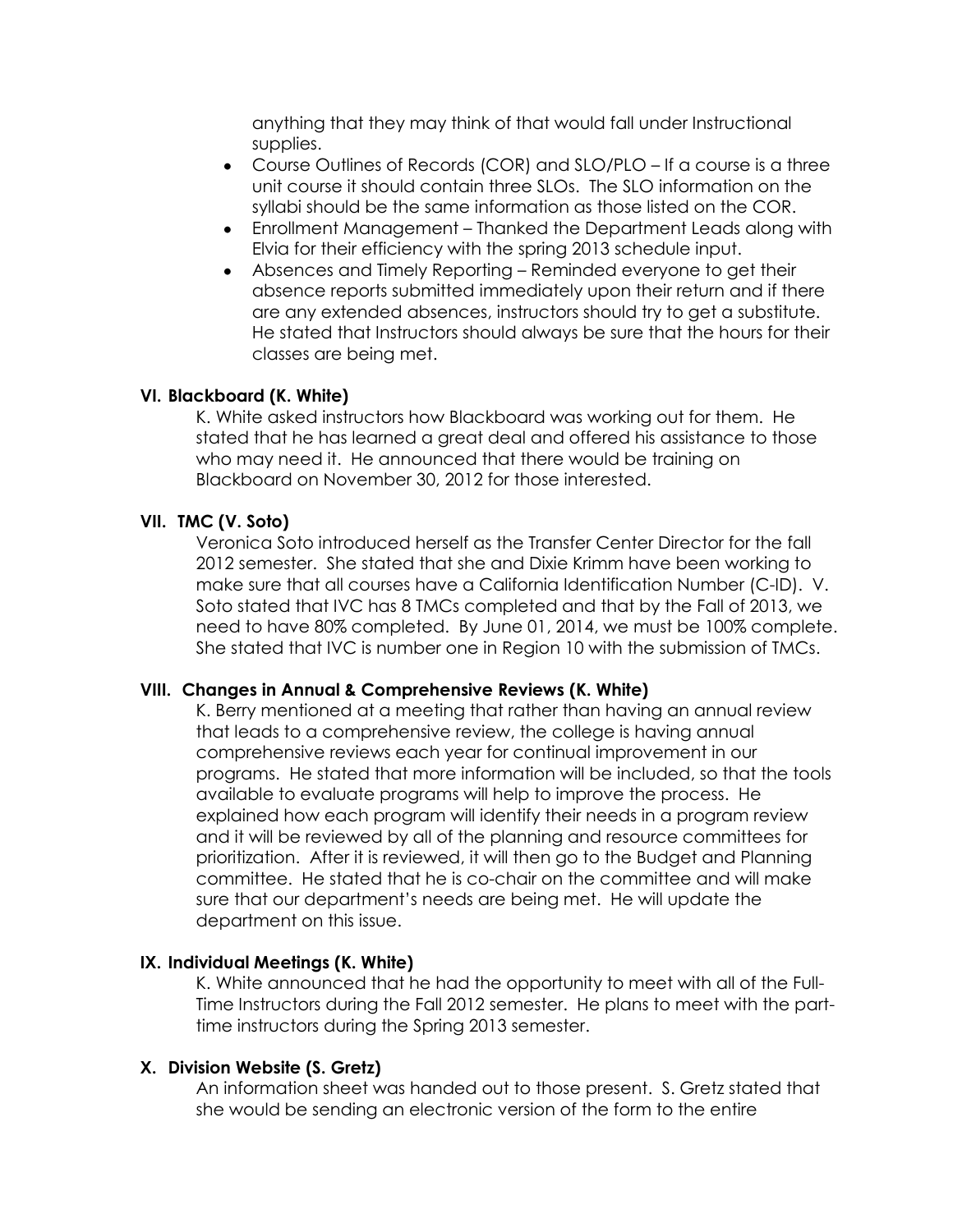department and would like them returned to her by the beginning of the spring semester. She shared her plans of how she would like to build the department's webpage and asked instructors to inform her of any personal websites or any items that they would like to have linked. She plans to have the webpage up by the middle of the spring semester.

# **XI. IV Interfaith Council (K. White)**

On November 08, 2012, IVC and E. Jacobson with the IV Interfaith Council sponsored the showing of the movie, Fordson. Fordson was about an Arab-American High School's struggle for acceptance in post 9/11 America. The showing was well attended by the community. There is a copy of the movie in the department office.

# **XII.IV Food Bank (K. White)**

Traditionally, the department has typically been a strong contributor and this year we have not seen much participation. He reminded everyone to bring in canned food items. G. Finnell stated that monetary donations are greatly appreciated. She stated that with 19 cents, the Food Bank can purchase a pound of food.

# **XIII. SPA – Operation Northend Holiday Projects (G. Finnell)**

The last big event for Students for Political Awareness is the Christmas project. The club teams up with Toys for Tots. The club is collecting new, unwrapped toys and cash donations for food boxes, which cost \$20 per box. She thanked everyone who attended the Thanksgiving event; it was very successful this year.

# **XIV.Spring 2013 (K. White)**

- Campus Hour Asked instructors to be thinking about their area of expertise and possibly providing a workshop or lecture to the campus community during Campus Hour in the spring.
- Evaluations of Part-Time Faculty K. White stated that he would take  $\bullet$ the lead on this task, but shared with everyone that tenured faculty could be compensated for evaluating part-timers. He stated that evaluations would be taking place in the spring and those interested in evaluating should let him know.
- Area/Discipline Meetings Every area should be having a meeting at least once a month to share and update information within their discipline.
- Online Classes There is a moratorium for online classes in the spring.  $\bullet$ The idea is to be sure that classes are up to rigor before offering them in the Fall. He stated that all online classes must go through the Distance Education committee for approval.
- Department Events Fund Asked instructors to think of a better way to fund department events. He suggested that, each instructor donate \$5, or sell unwanted books for the fund so that events are not funded out of our individual pockets.